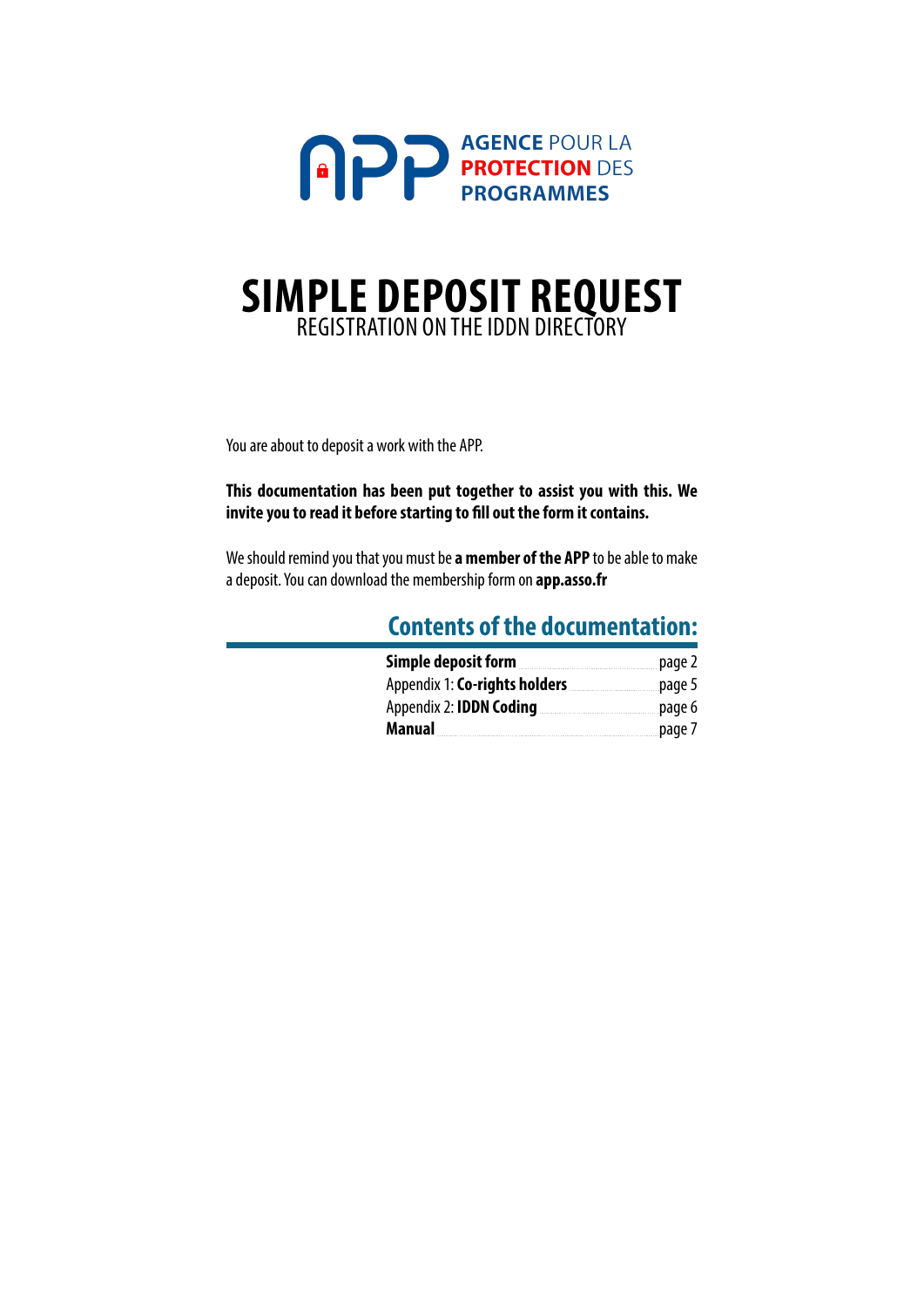## <span id="page-1-0"></span>**SIMPLE DEPOSIT REQUEST** REGISTRATION ON THE IDDN DIRECTORY

| <b>TYPE OF REQUEST</b><br><b>Initial deposit</b><br>ONLY ONE<br>CHOICE POSSIBLE<br>$\rightarrow$ IDDN $\cdot$                        | <b>Update</b> (state the previous IDDN number)<br>$\bullet$<br>$\bullet$<br>$\bullet$<br>$\bullet$<br>XX<br>$\pmb{\chi}$<br>000<br>000<br>000000 | $\bullet$<br>$\bullet$<br>$\bullet$<br>$\pmb{\chi}$<br>0000<br>000<br>00000 |
|--------------------------------------------------------------------------------------------------------------------------------------|--------------------------------------------------------------------------------------------------------------------------------------------------|-----------------------------------------------------------------------------|
| <b>APP MEMBER</b><br>Member No.<br>Identity<br>REGISTERED OFFICE REQUIRED<br><b>Address</b><br><b>FOR LEGAL ENTITIES</b><br>Postcode | <b>SIREN</b><br>$\bullet$<br>$\bullet$<br>Town/City                                                                                              | Country                                                                     |
| <b>DESCRIPTION OF THE WORK</b><br>Name of the work                                                                                   |                                                                                                                                                  |                                                                             |
| Subtitle                                                                                                                             | Version                                                                                                                                          | Date of the version                                                         |
| Type of work SEE APPENDIX 2 / IDDN CODING<br>First work<br>ONLY ONE<br>CHOICE POSSIBLE<br>Composite work<br>Derivative work          | The work is<br>Software (Source code)<br>Software (Object code)<br>Database<br>Other, please specify:                                            |                                                                             |
| Product class<br><b>RIGHTS HOI DER</b>                                                                                               | SEE APPENDIX 2/<br>Nationality of the work (ISO code)<br><b>IDDN CODING</b>                                                                      | SEE APPENDIX 2 /<br><b>IDDN CODING</b>                                      |

## **RIGHTS HOLDER**

ONLY ONE CHOICE POSSIBLE

*I hereby certify that the aforementioned APP member is:*

The sole rights holder of this work, or, the rights holder under the name of which the collective work was published.

One of the co-rights holders of this work and has been authorised by all the co-rights holders to make the deposit.

 $\rightarrow$  IN THIS CASE, APPENDIX 1 OF THIS FORM MUST BE COMPLETED.

## **C** DESCRIPTION OF THE DEPOSIT

| Programming language(s)          |                                                                            |
|----------------------------------|----------------------------------------------------------------------------|
| Development tool(s)              |                                                                            |
| Logical key / encryption method: | Yes<br>  No                                                                |
| Type of media provided           |                                                                            |
| Number of copies                 | 2 IDENTICAL COPIES OR 3 IN CASE OF A DEPOSIT OF A WORK UNDER ACCESS CLAUSE |
|                                  |                                                                            |

FormEN03-R08

**APP PROTECTION DES**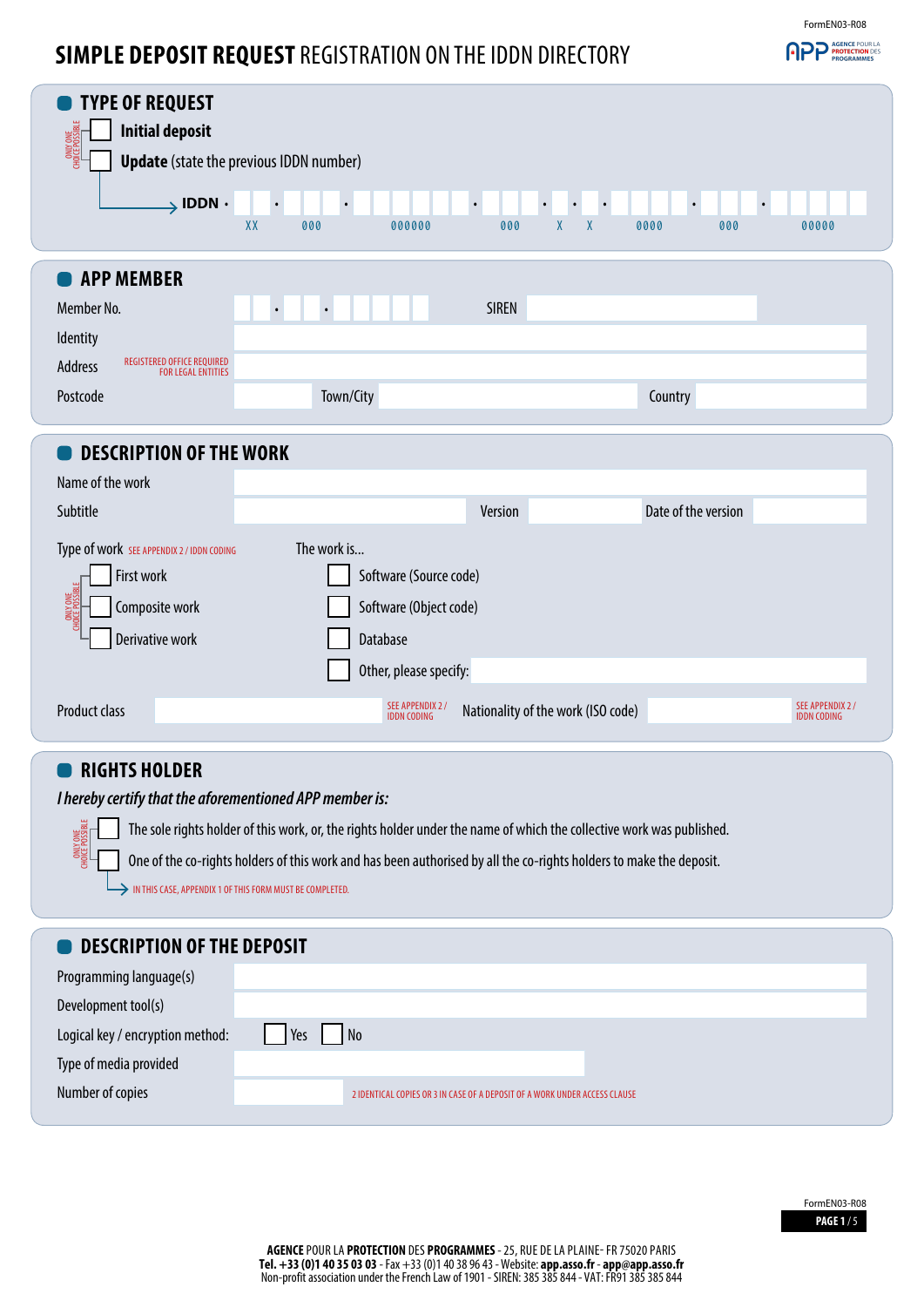## APP **AGENCE POUR LA**

## **SIMPLE DEPOSIT REQUEST** REGISTRATION ON THE IDDN DIRECTORY



## **MANAGEMENT OF THE FILE**

If the member's address or invoicing address has changed since your last dealings with our Departments, please fill out the form "Update of the member's administrative information".

| <b>Administrative contact</b>                                                 |           | Department or job title                                                                                              |         |  |  |
|-------------------------------------------------------------------------------|-----------|----------------------------------------------------------------------------------------------------------------------|---------|--|--|
| <b>Email address</b>                                                          |           | Telephone                                                                                                            |         |  |  |
| Address                                                                       |           |                                                                                                                      |         |  |  |
| Postcode                                                                      | Town/City | Country                                                                                                              |         |  |  |
| <b>Invoicing contact</b>                                                      |           | Address<br>Email                                                                                                     |         |  |  |
|                                                                               |           | In case of difficulty with a copy request, the APP needs to have a technical contact to provide it with information: |         |  |  |
| <b>Technical contact</b>                                                      |           | Address<br>Email                                                                                                     |         |  |  |
|                                                                               |           |                                                                                                                      |         |  |  |
| <b>TRUSTEE</b> / A power of attorney must be attached to the deposit request. |           |                                                                                                                      |         |  |  |
| Trustee identity                                                              |           |                                                                                                                      |         |  |  |
| Company                                                                       |           |                                                                                                                      |         |  |  |
| Address                                                                       |           |                                                                                                                      |         |  |  |
| Postcode                                                                      | Town/City | Country                                                                                                              |         |  |  |
| <b>Email address</b>                                                          |           | Mobile                                                                                                               |         |  |  |
| Telephone                                                                     |           | Fax                                                                                                                  |         |  |  |
|                                                                               |           |                                                                                                                      |         |  |  |
| <b>DELIVERY ADDRESS</b>                                                       |           | <b>ONLY ONE CHOICE POSSIBLE</b>                                                                                      |         |  |  |
|                                                                               | member    | administrative contact                                                                                               | trustee |  |  |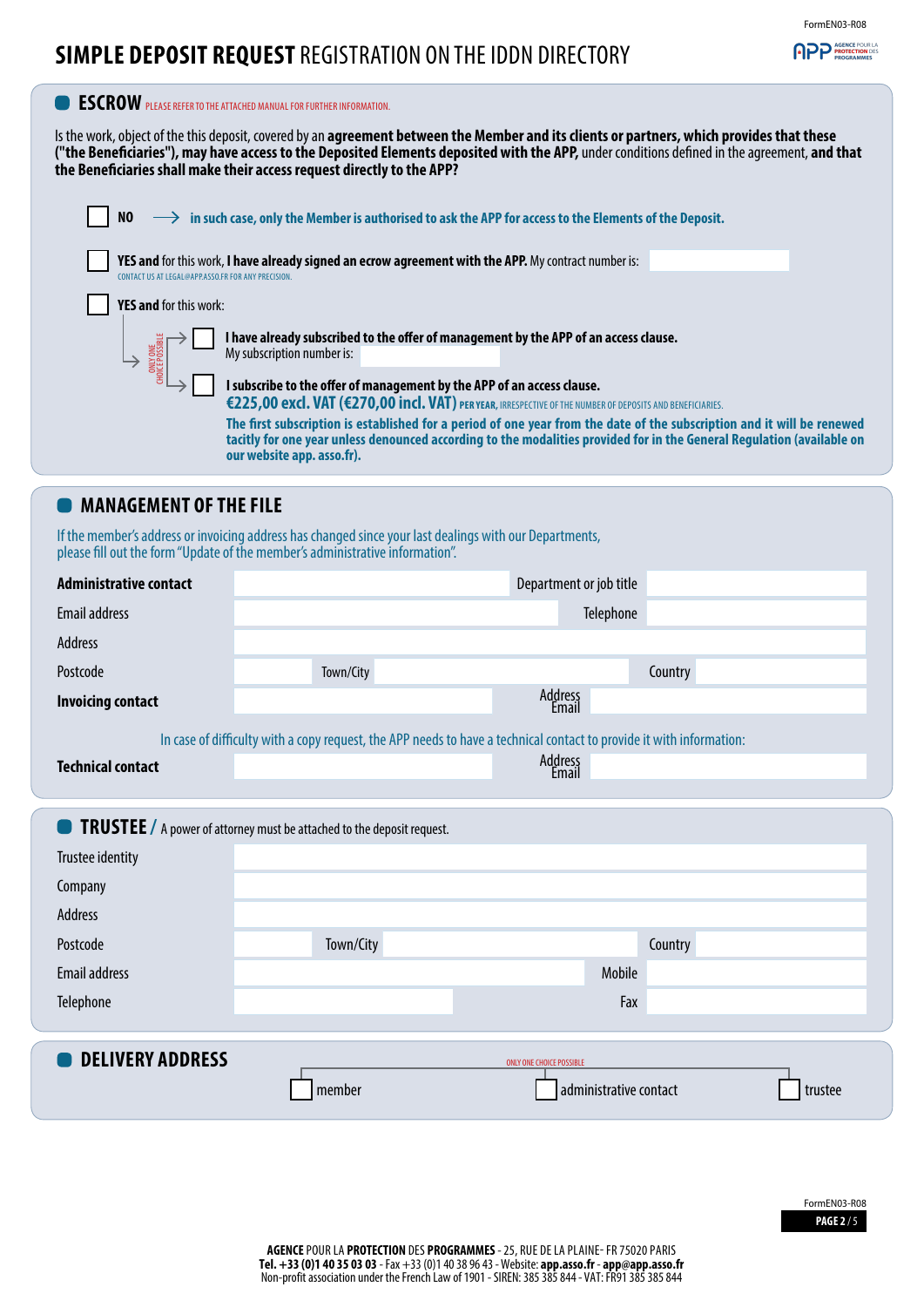## **SIMPLE DEPOSIT REQUEST** REGISTRATION ON THE IDDN DIRECTORY

| I, the undersigned,<br>Mr<br>Mrs                                                                                                                                                                                                   |                                                                                     |                                                                                                 |  |                                                                                                                                                                                                            |     |  |  |
|------------------------------------------------------------------------------------------------------------------------------------------------------------------------------------------------------------------------------------|-------------------------------------------------------------------------------------|-------------------------------------------------------------------------------------------------|--|------------------------------------------------------------------------------------------------------------------------------------------------------------------------------------------------------------|-----|--|--|
| Surname                                                                                                                                                                                                                            | First name                                                                          |                                                                                                 |  |                                                                                                                                                                                                            |     |  |  |
| <b>Job Title</b>                                                                                                                                                                                                                   |                                                                                     |                                                                                                 |  | , hereby certify that the information provided in this form is correct.                                                                                                                                    |     |  |  |
|                                                                                                                                                                                                                                    |                                                                                     | In case of deposit by correspondence, I hereby authorise the APP to sign the deposits register. |  |                                                                                                                                                                                                            |     |  |  |
| Done at:                                                                                                                                                                                                                           |                                                                                     |                                                                                                 |  |                                                                                                                                                                                                            | On: |  |  |
|                                                                                                                                                                                                                                    |                                                                                     |                                                                                                 |  | Signature(s) and stamp(s) $\star$ :                                                                                                                                                                        |     |  |  |
|                                                                                                                                                                                                                                    |                                                                                     |                                                                                                 |  |                                                                                                                                                                                                            |     |  |  |
|                                                                                                                                                                                                                                    |                                                                                     |                                                                                                 |  |                                                                                                                                                                                                            |     |  |  |
|                                                                                                                                                                                                                                    |                                                                                     |                                                                                                 |  |                                                                                                                                                                                                            |     |  |  |
|                                                                                                                                                                                                                                    |                                                                                     |                                                                                                 |  |                                                                                                                                                                                                            |     |  |  |
|                                                                                                                                                                                                                                    |                                                                                     |                                                                                                 |  |                                                                                                                                                                                                            |     |  |  |
|                                                                                                                                                                                                                                    |                                                                                     |                                                                                                 |  |                                                                                                                                                                                                            |     |  |  |
|                                                                                                                                                                                                                                    |                                                                                     |                                                                                                 |  |                                                                                                                                                                                                            |     |  |  |
|                                                                                                                                                                                                                                    |                                                                                     |                                                                                                 |  |                                                                                                                                                                                                            |     |  |  |
|                                                                                                                                                                                                                                    |                                                                                     |                                                                                                 |  |                                                                                                                                                                                                            |     |  |  |
|                                                                                                                                                                                                                                    |                                                                                     |                                                                                                 |  |                                                                                                                                                                                                            |     |  |  |
| <b>*</b> The signature of all co-rights holders is required in case of co-ownership. Failing joint signature of this form by the co-rights holders or their representatives preceded by the full names and capacity, please attach |                                                                                     |                                                                                                 |  |                                                                                                                                                                                                            |     |  |  |
| The payment or proof of this latter must be attached to this request.<br>Possibility, for Legal Entities only, to attach a Purchase Order. Payment in cash upon receipt of invoice.                                                |                                                                                     |                                                                                                 |  |                                                                                                                                                                                                            |     |  |  |
|                                                                                                                                                                                                                                    | <b>SIMPLE DEPOSIT (INITIAL OR UPDATE):</b><br>€150.00 excl. VAT (€180.00 incl. VAT) |                                                                                                 |  | ANNUAL SUBSCRIPTION FOR THE APP TO MANAGE AN ACCESS CLAUSE:<br>€225.00 excl. VAT (€270.00 incl. VAT) per year, per creation (IDDN filiation),<br>irrespective of the number of deposits and beneficiaries. |     |  |  |
|                                                                                                                                                                                                                                    |                                                                                     |                                                                                                 |  |                                                                                                                                                                                                            |     |  |  |
|                                                                                                                                                                                                                                    |                                                                                     |                                                                                                 |  |                                                                                                                                                                                                            |     |  |  |
|                                                                                                                                                                                                                                    |                                                                                     |                                                                                                 |  |                                                                                                                                                                                                            |     |  |  |
| <b>BOX RESERVED FOR THE APP</b>                                                                                                                                                                                                    |                                                                                     |                                                                                                 |  |                                                                                                                                                                                                            |     |  |  |

| <b>Request No.</b>              | <b>Information on the deposit</b> |  | Date of deposit |  |
|---------------------------------|-----------------------------------|--|-----------------|--|
| IDDN No. of the deposited work: |                                   |  | Deposit made by |  |
|                                 |                                   |  | Signature:      |  |
| <b>Pre-dispatch check</b>       |                                   |  |                 |  |
| Logibox No.                     | <b>Invoicing address</b>          |  | Date of check   |  |
| <b>IDDN No.</b>                 | <b>Delivery address</b>           |  | Name of checker |  |
| <b>IDDN</b> certificate         | Postal tracking no.               |  | Signature:      |  |

The full names and addresses of members and their contacts are notified to our internal departments and to the organisations contractually bound to the APP, unless an objection is raised. In such<br>case, the notification sha

**PAGE 3** / 5 FormEN03-R08

FormEN03-R08

**APP PROTECTION DES**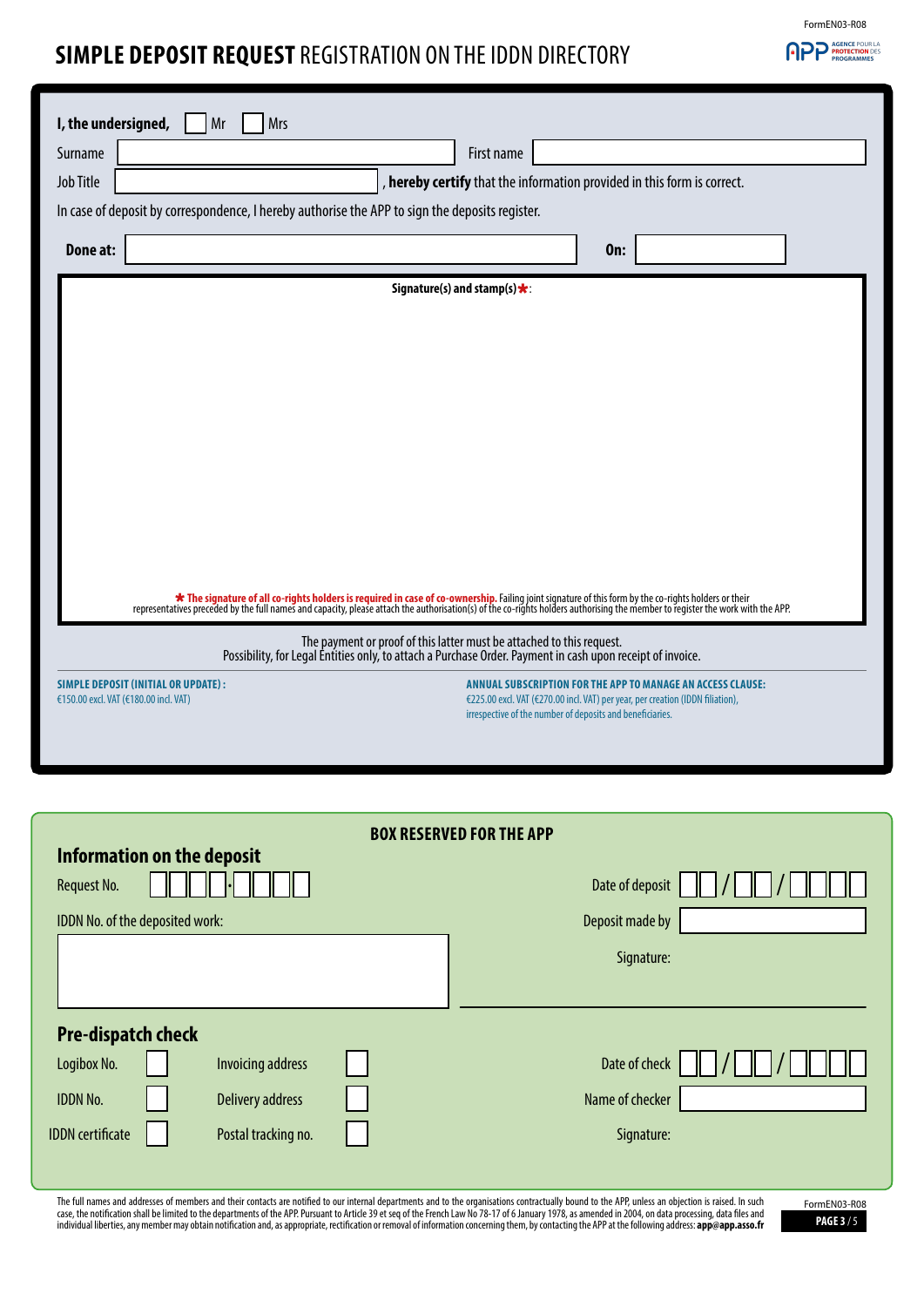FormEN03-R08

**PP PROTECTION DES**<br>PROTECTION DES

# <span id="page-4-0"></span>**SIMPLE DEPOSIT REQUEST** REGISTRATION ON THE IDDN DIRECTORY **APPENDIX 1** / CO-RIGHTS HOLDERS

| <b>LEGAL ENTITY</b>                                      |                  |                                 |              |
|----------------------------------------------------------|------------------|---------------------------------|--------------|
| <b>Company Name</b>                                      |                  |                                 | <b>SIREN</b> |
| REGISTERED<br>OFFICE<br>REQUIRED<br>Address <sup>'</sup> |                  |                                 |              |
| Postcode                                                 | Town/City        |                                 | Country      |
| <b>Company Name</b>                                      |                  |                                 | <b>SIREN</b> |
| REGISTERED<br>OFFICE<br>REQUIRED<br>Address              |                  |                                 |              |
| Postcode                                                 | Town/City        |                                 | Country      |
| <b>Company Name</b>                                      |                  |                                 | <b>SIREN</b> |
| Address REGISTERED                                       |                  |                                 |              |
| Postcode                                                 | Town/City        |                                 | Country      |
| <b>Company Name</b>                                      |                  |                                 | <b>SIREN</b> |
| REGISTERED<br>OFFICE<br>REQUIRED<br>Address              |                  |                                 |              |
| Postcode                                                 | Town/City        |                                 | Country      |
| <b>NATURAL PERSON</b>                                    |                  |                                 |              |
| Identity                                                 | <b>Mrs</b><br>Mr | National ID card / passport no. |              |
| Surname                                                  |                  | First name                      |              |
| Address                                                  |                  |                                 |              |
| Postcode                                                 | Town/City        |                                 | Country      |
| Identity                                                 | Mrs<br>Mr        | National ID card / passport no. |              |
| Surname                                                  |                  | First name                      |              |
| Address                                                  |                  |                                 |              |
| Postcode                                                 | Town/City        |                                 | Country      |
| Identity                                                 | Mrs<br>Mr        | National ID card / passport no. |              |
| Surname                                                  |                  | First name                      |              |
| Address                                                  |                  |                                 |              |
| Postcode                                                 | Town/City        |                                 | Country      |
| Identity                                                 | Mrs<br>Mr        | National ID card / passport no. |              |
| Surname                                                  |                  | First name                      |              |
| Address                                                  |                  |                                 |              |
| Postcode                                                 | Town/City        |                                 | Country      |

**Please attach a copy of each national ID card / passport of the natural person co-rights holders and/or the certificates of incorporation of the legal entity co-rights holders.** Failing joint signature of this form by the co-rights holders or their representatives preceded by the full names and capacity, please attach the authorisation(s) of the co-rights holders authorising the member to register the work with the APP.

The full names and addresses of members and their contacts are notified to our internal departments and to the organisations contractually bound to the APP, unless an objection is raised. In such case, the notification shall be limited to the departments of the APP. Pursuant to Article 39 et seq of the French Law No 78-17 of 6 January 1978, as amended in 2004, on data processing, data files and **PAGE 47 5 and the S** 

FormEN03-R08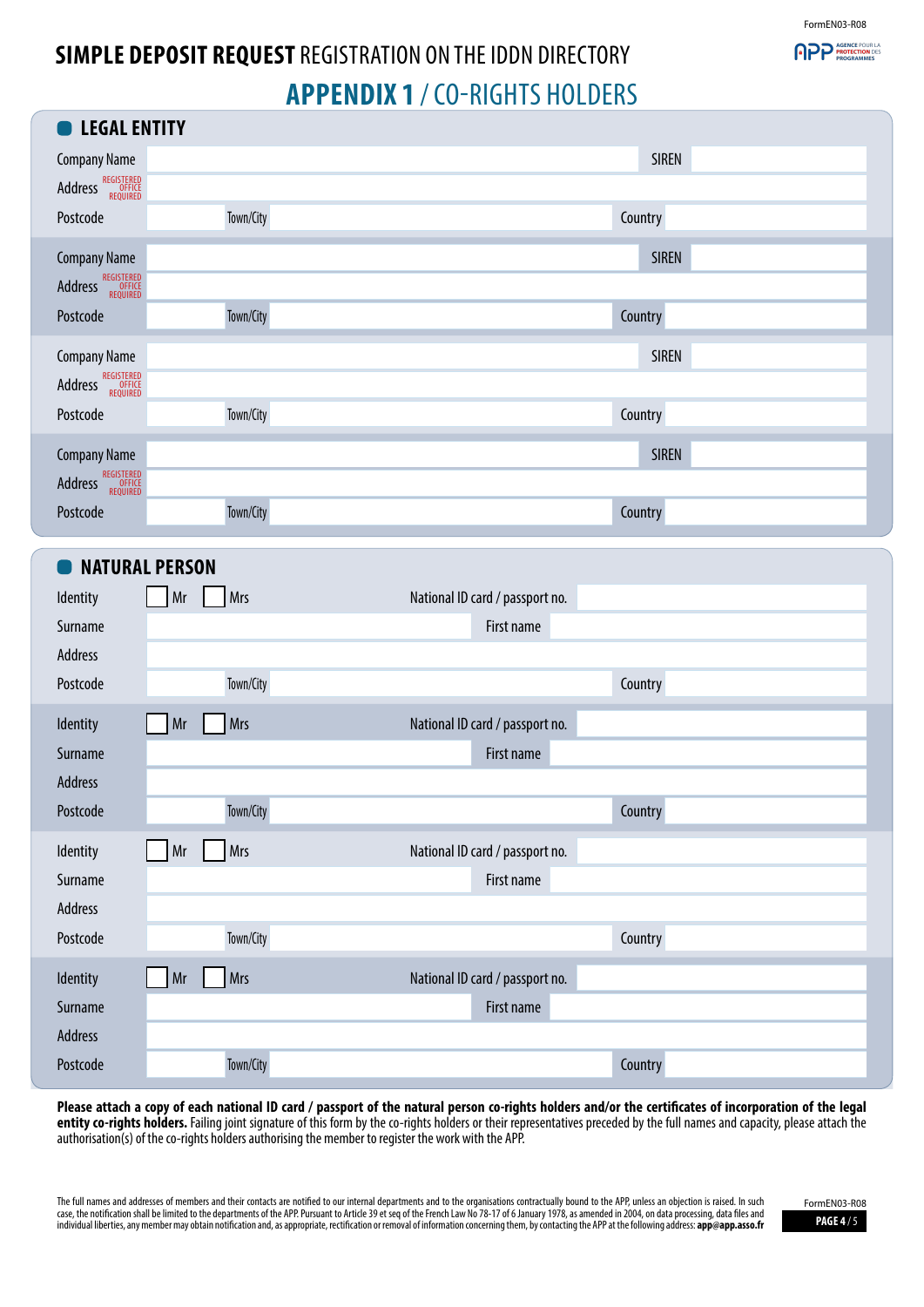# <span id="page-5-0"></span>**SIMPLE DEPOSIT REQUEST** REGISTRATION ON THE IDDN DIRECTORY **APPENDIX 2 /** IDDN CODING





# **IDDN.FR.001.000000.000.R.P.2014.000.00000**<br>(1) (2) (3) (4) (5) (6)(7) (8) (9) (9) (10)

**(1) (2) (3) (4) (5) (6) (7) (8) (9) (10)**

#### **(1) IDDN**

**Inter Deposit Digital Number**

## **(2) Nationality of the work**

| In line with the alpha-2 ISO coding |                            |  |  |
|-------------------------------------|----------------------------|--|--|
| DE - Germany                        | MG - Madagascar            |  |  |
| <b>AT</b> - Austria                 | <b>MA</b> - Morocco        |  |  |
| <b>BE</b> - Belgium                 | MQ - Martinique            |  |  |
| CA - Canada                         | MC - Monaco                |  |  |
| <b>DK</b> - Denmark                 | NO - Norway                |  |  |
| <b>ES</b> - Spain                   | <b>NL</b> - Netherlands    |  |  |
| <b>US</b> - United States           | <b>PT</b> - Portugal       |  |  |
| <b>FI</b> - Finland                 | <b>CZ</b> - Czech Republic |  |  |
| <b>FR</b> - France                  | <b>RE</b> - Réunion Island |  |  |
| <b>GR</b> - Greece                  | <b>RU</b> - Russia         |  |  |
| <b>GP</b> - Guadeloupe              | <b>GB</b> - United Kingdom |  |  |
| <b>HU</b> - Hungary                 | <b>SK</b> - Slovakia       |  |  |
| <b>IE</b> - Ireland                 | <b>SE</b> - Sweden         |  |  |
| <b>IT</b> - Italy                   | <b>CH</b> - Switzerland    |  |  |
| <b>JP</b> - Japan                   | <b>TN</b> - Tunisia        |  |  |
| LU - Luxembourg                     |                            |  |  |

### **(3) Registration body**

**001** - APP France

**002** - APP Switzerland **010** - IDDN

#### **(4) Order number**

Chronological order assigned by the registration body

### **(10) Product Class**

 SOFTWARE - SYSTEM Operating systems Data transmission Databases (DBMS) Programming language End user adapted language Development assistance System operation management Functional use UNIVERSAL APPLICATION Planning / Management Accountancy Personnel / salaries Sales / Stock Production Design / Study / Project Forecast / Statistics / Analysis Office automation Information engineering Image processing

### **(5) Version number**

(000 for the initial registration)

#### **(6) Type of registration R: Referencing**

Upon referencing, the only copy of the work is placed in a sealed envelope (Logibox) after being registered by the APP. The copy of the work placed in the Logibox is then returned to the rights holder by the APP.

#### **D: Distribution deposit**

For a distribution deposit, two copies of the work, as circulated to the public, are placed in two sealed envelopes (Logibox), one of which is kept by the APP and the other returned to the rights holder. In the case of a work under access clause, one more copy is registered, sealed and kept by the APP.

#### **S: Source deposit**

For a source deposit, two copies of the work, in its version not designed to be circulated to the public, are placed in two sealed envelopes (Logibox), one of which is kept by the APP and the other returned to the rights holder. In the case of a work under access clause, one more copy is registered, sealed and kept by the APP.

#### **C: Controlled deposit**

For a controlled deposit, three copies of the work are placed in three sealed envelopes (Logibox) after being verified by the APP. Two Logiboxes are kept by the APP and the third is returned to the rights holder.

**21100** CAL SPECIALISED APPLICATION Agriculture Water and Forests **30300** Fishing **30400** Mining Construction Production **30605** Food Textile and clothing Wood, paste and paper Publication and printing Chemistry and derivative industries Stone, clay and glass products Metal products Machines and Equipment Electric machines Transport equipment Electricity/gas/heating/water supply Electricity

**30710** Gas Water supply Transport / communication Transport Communication Sales / Restaurants and outlets Wholesale **30910** Retail Restaurants and beverage outlets Financial and insurance activities Banking and fiduciary activities Financial brokerage Insurance **31100** Property **31200** Services **31205** Rental Hotels and hostels Radio diffusion and advertising Information services Miscellaneous services

## **(7) Type of work**

**P: First work** This is a work which you have developed in full.

#### **C: Composite work**

This is a work which incorporates all or part of a pre-existing work. if the incorporated elements belong to a third party, you must ensure that you have the right to incorporate them in your work.

#### **A: Derivative work**

This is an adaptation of a pre-existing work (for example, a version of a programme developed for a specific client, the transport of software from one environment to another). If the pre-existing work belongs to a third party, you must ensure that you have the right to adapt it.

### **(8) Year of first registration**

### **(9) Integrity check**

Reserved space

 Medicine and health Education and scientific research Public services Leisure and family life **31500** Others MULTIMEDIA / DATABASES 2D digital reproduction of work 3D digital reproduction of work Digital reproduction of an animated image Digital reproduction of a sound DIGITAL CREATION 2D digital creation 3D digital creation Creation of an animated image Digital creation of a sound Creation of a digital photo **42000** WEBSITE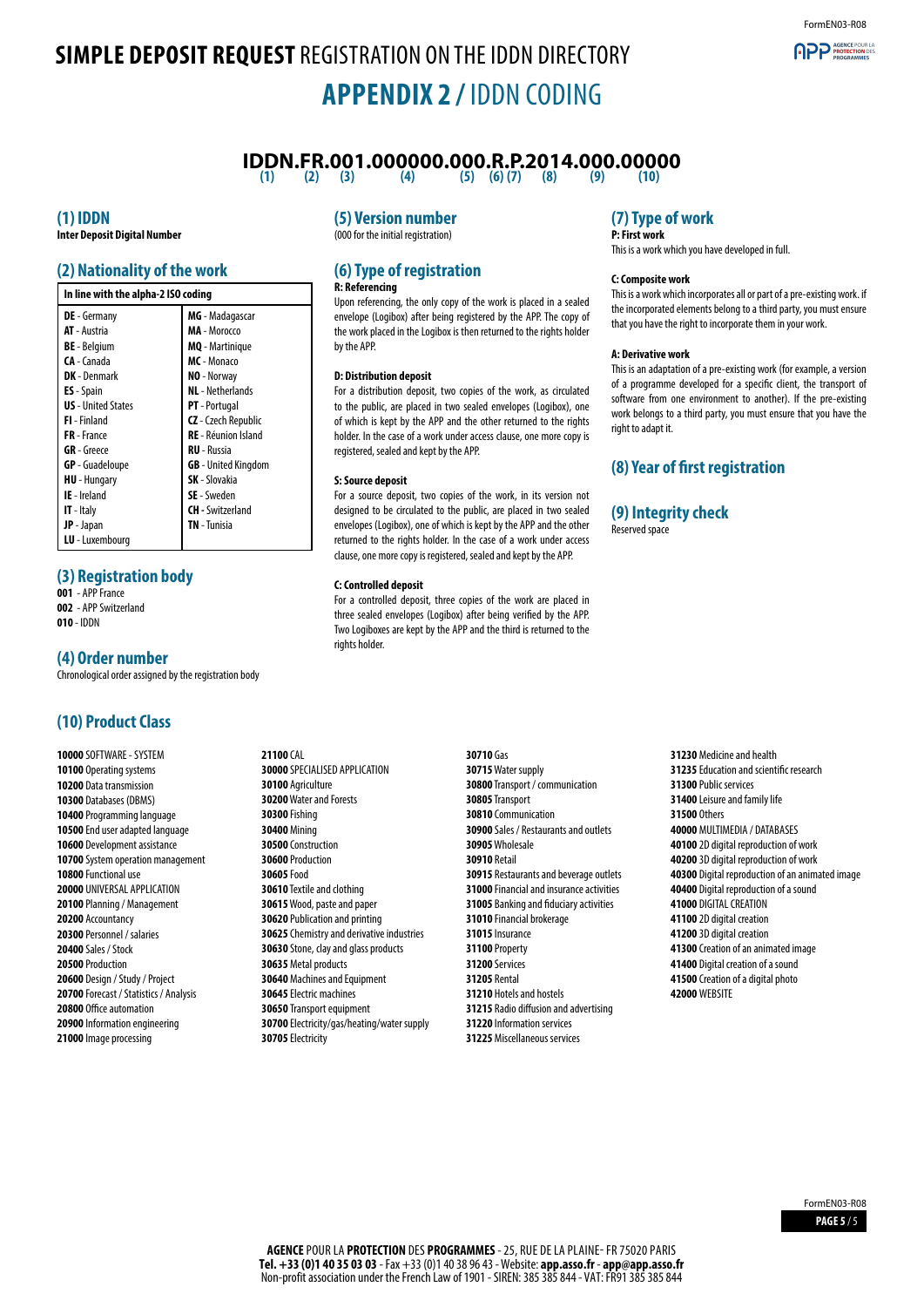**APP PROTECTION** 

# <span id="page-6-0"></span>**SIMPLE DEPOSIT REQUEST** REGISTRATION ON THE IDDN DIRECTORY **MANUAL**

You are about to deposit a work with the APP. The purpose of the deposit is to be able to use it later. It is therefore essential that you comply strictly with the deposit procedure.

#### **What is a simple deposit?**

**A simple deposit allows you in particular to have the work registered in the international IDDN register, to give it a certain date and for at least one copy of it to be deposited with the APP which shall keep it.** A deposit allows you to establish proof and anticipate conclusive problems in case of counterfeiting of your work or challenging of your rights. Two copies of the work's medium are placed in sealed envelopes (LogiBox) with a copy of their IDDN certificate\* certifying the deposit. You will be given one of the LogiBoxes and the other will be kept by the APP. In case of dispute, the APP will be able to provide the stored copy. Storing a work at the APP protects your deposited media from risks of loss or destruction.

**With this method of deposit, only you and your authorised representative are authorised to request access to the Deposited Elements. Of course, you are free to then pass on the said Elements to the Beneficiaries of your choice.**

### **What is an escrow?**

**The Member and his customers or partners can agree that they, the Beneficiaries can, for a Creation, have access to the elements deposited with the APP in accordance with the terms stipulated in the agreement** (e.g. Default by the Member), and that the Beneficiaries will make their request for access directly to the APP. The Member remains fully liable for the application of the clause or the agreement concerned.

Successive deposits of Creations covered by such agreements are subject to special management by the APP (specific archiving management, notification in the APP's registration databases, commitment to deal with access requests in accordance with the procedures set out in the General Regulations) throughout the entire term of the agreements, irrespective of the number of deposits of the Creation or the number of Beneficiaries having access.

Please Note: For a physical deposit of an escrowed Creation, the Member must send three copies of his creation to the APP. Three copies of the Creation are placed in separate sealed envelopes (Logibox) for each deposit. One of the "Logibox" is given to the Member, the other two are archived by the APP.

#### **The APP proposes 2 separate offers:**

#### **1) Annual subscription for the APP to manage an access clause**

**The APP is not a cosignatory to the agreement** providing access to the Deposited Elements. **The clause providing access to the Deposited Elements is inserted into the agreement exclusively concluded between the Member and his Beneficiaries. The APP charges an annual subscription fee for managing the escrowed Creation, per Creation, irrespective of the number of deposits or Beneficiaries.** In addition to the IDDN certificates, the Member receives an annual statement of his deposits upon request, and he is responsible for notifying the other Beneficiaries. The Member must inform the Beneficiaries that the APP will invoice the requesting Beneficiaries the cost of examining the request for access and for duplicating the Deposited Elements (if access is authorised) at the rates in force on the date of the access request.

#### **2) Annual maintenance of an Escrow Agreement signed with the APP**

The agreement providing access to the Deposited Elements is subject to an escrow agreement to which the APP is a cosignatory. This contract (a contract model is available upon request from APP's Legal Department) provides more personalised services with a limited number of Beneficiaries. **The APP invoices an annual maintenance for managing and following up the escrowed Creation.** In addition to the IDDN Certificates, the Member also receives an annual statement of his deposits upon request.

It is recommended to make at least "verified" if not "controlled" deposits for escrow agreements (usually escrow agreements that the APP has cosigned and with a limited number of Beneficiaries), for major versions of the Creation.

**For more details about our "Escrow" offers, contact our lawyers by email at legal@app.asso.fr or by telephone on +33 (0)1 40 35 92 77.**

#### **How do you prepare your deposit?** (Reminder: 1 work = 1 IDDN No. = 1 form)

**We recommend you place the work to be registered on a commonly used medium** (for example a CD, DVD, USB stick or even an external hard drive).

**The media and their cases must not be placed in stamped envelopes.** If they are, the envelopes will be opened.

We recommend you clearly identify the elements of the deposit on the digital media. In the event of several elements, such as for example the sources of a programme, its documentation and its development and/or compilation tools, you may distinguish these elements using directories.

#### **For example:**

Sources of the work XXX, **Development and compilation tools of the work XXX, Developmentation on the work XXX,** 

In case of compression or separation of the deposited elements, we advise you to clearly identify and remember the software you have used for such procedures. You will need them should you wish to reuse the deposited elements later.

**We would be grateful if you would ensure that the name of the deposited work is the same everywhere you indicate it** (form, digital medium, case, etc.).

**\*** IDDN Certificate (InterDeposit Digital Number): For each registration with the APP, the digital creation is listed on the IDDN international register which assigns a unique ID to it. It is indicated on the "IDDN" certificate issued to the member and certifying to the registration. For the registration of the initial deposit, then of successive updates, or of a referencing, each FormEN03-R08\_Manualregistration operation is assigned a new IDDN ID, with filtering between the IDs, if these are different versions of the same creation. **\*\*** Please note that you are fully responsible for the validity of the clause or of the agreement concerned.

**PAGE 1** / 2